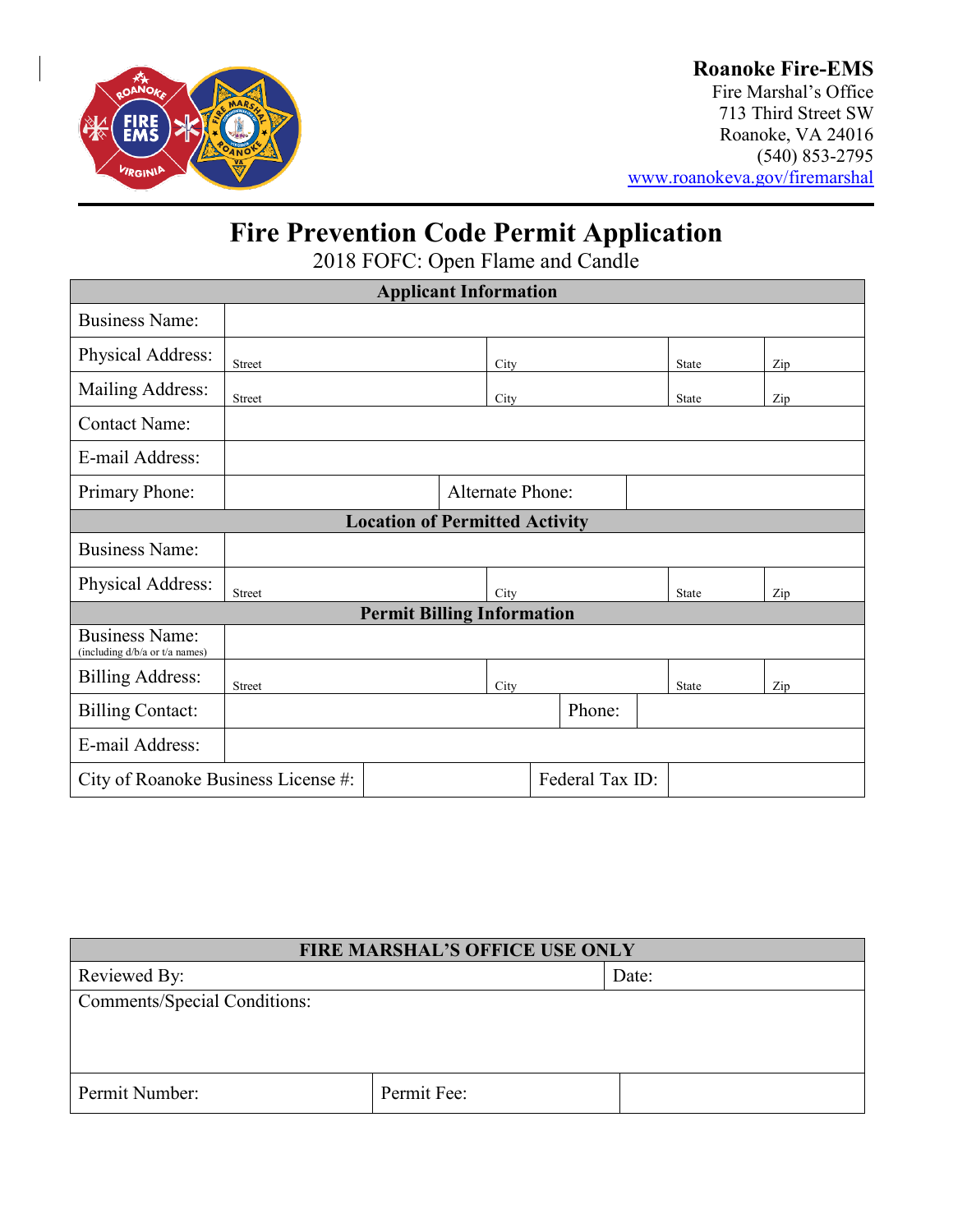| Review of this permit application requires all of the following to be included:                                                                      |  |  |
|------------------------------------------------------------------------------------------------------------------------------------------------------|--|--|
| Completed Fire Prevention Code Permit Application                                                                                                    |  |  |
| Site Plan/Floor Plan showing:<br>1. Location Open Flames or Candles<br>2. Location of ALL Fire Extinguishers<br>3. Location of ALL Exits or Openings |  |  |
| A Complete Detailed Description of Type of Open Flame and Fuel Types Below                                                                           |  |  |
| Safety Plan                                                                                                                                          |  |  |
|                                                                                                                                                      |  |  |
|                                                                                                                                                      |  |  |
| <b>Circumstances of Application/Description of Work</b>                                                                                              |  |  |
|                                                                                                                                                      |  |  |
|                                                                                                                                                      |  |  |
|                                                                                                                                                      |  |  |
|                                                                                                                                                      |  |  |
|                                                                                                                                                      |  |  |
|                                                                                                                                                      |  |  |
|                                                                                                                                                      |  |  |
|                                                                                                                                                      |  |  |
|                                                                                                                                                      |  |  |
|                                                                                                                                                      |  |  |
|                                                                                                                                                      |  |  |
|                                                                                                                                                      |  |  |
|                                                                                                                                                      |  |  |
|                                                                                                                                                      |  |  |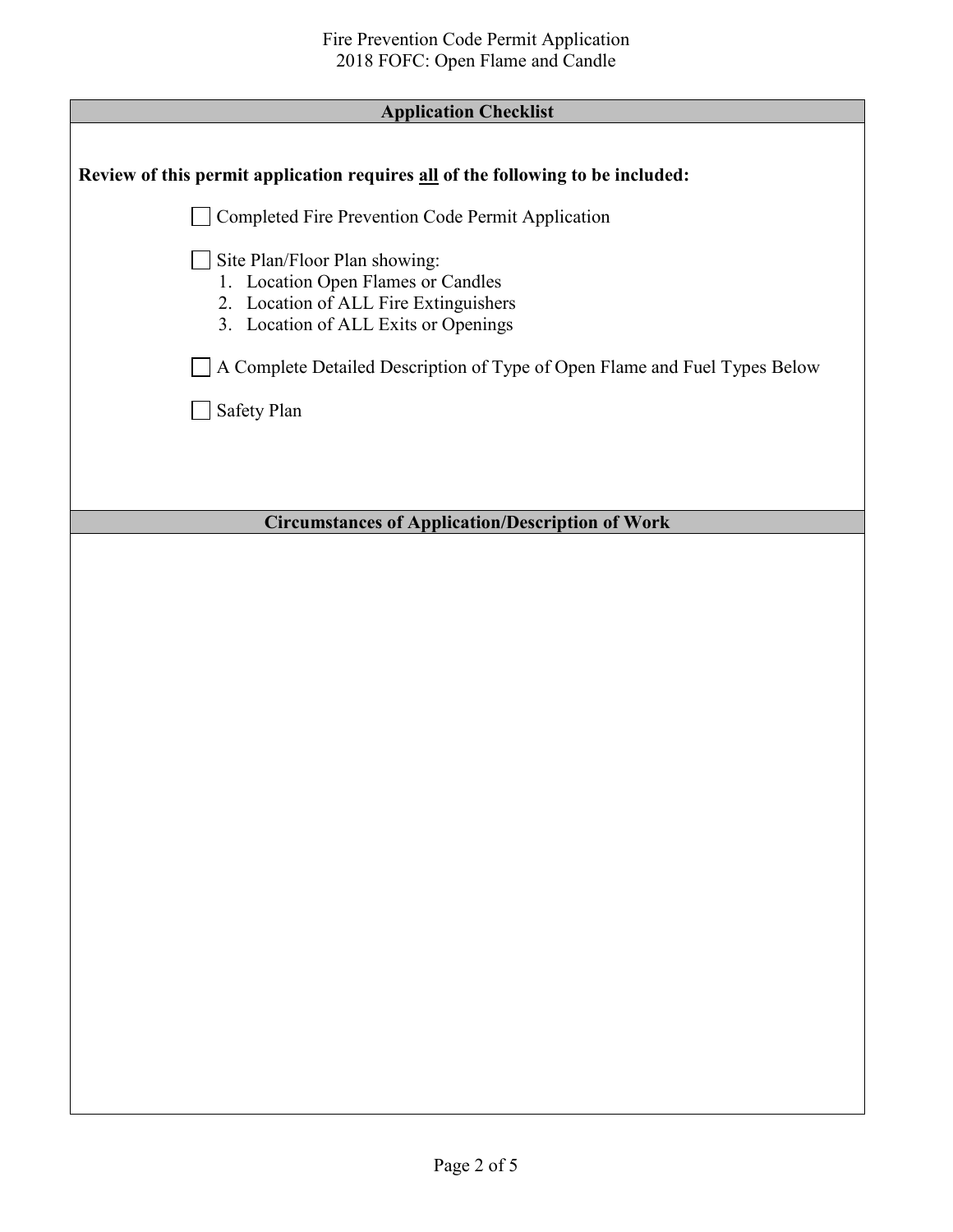#### **Permit General Conditions and Acknowledgements**

The Applicant is required to review the following provisions of the Statewide Fire Prevention Code and its referenced standards. After reviewing each provision, the Applicant must initial each item to acknowledge their review and agreement to comply with the requirement. If the requirement is not applicable to the application, the Applicant is to write N/A in place of their initials.

- A person shall not take or utilize an open flame or light in a structure, vessel, boat or other place where highly flammable, combustible or explosive material is utilized or stored. Lighting appliances shall be well-secured in a glass globe and wire mesh cage or a similar approved device.
- A person shall not throw or place, or cause to be thrown or placed, a lighted match, cigar, cigarette, matches, or other flaming or glowing substance or object on any surface or article where it can cause unwanted fire.
- A person utilizing a torch or flame-producing device for removing paint from a structure shall provide not less than one portable fire extinguisher complying with Section 906 and with a minimum 4-A rating, two portable fire extinguishers, each with a minimum 2-A rating, or a water supply on the premises where such burning is done. The person doing the burning shall remain on premises 1 hour after the torch or flame-producing device is utilized.
- Open flames such as candles, lanterns, kerosene heaters and gas-fired heaters shall not be located on or near decorative material or similar combustible materials.
- Torches and other devices, machines or processes liable to start or cause fire shall not be operated or used in or upon wildfire risk areas, except by a permit in accordance with Section 105.6 secured from the fire official.

Exception:

- 1. Use within inhabited premises or designated campsites that are not less than 30 feet (9144 mm) from grass-, grain-, brush- or forest-covered areas.
- A person shall not release or cause to be released an untethered sky lantern.
- When, in the opinion of the fire official, adequate safeguards have been taken, participates in religious ceremonies are allowed to carry hand-held candles, Hand-held candles shall not be passed from one person to another while lighted.
- No one under the age of 10 is permitted to possess, carry or access lit candles.
- Candles shall be prohibited in areas where occupants stand, or in an aisle or exit.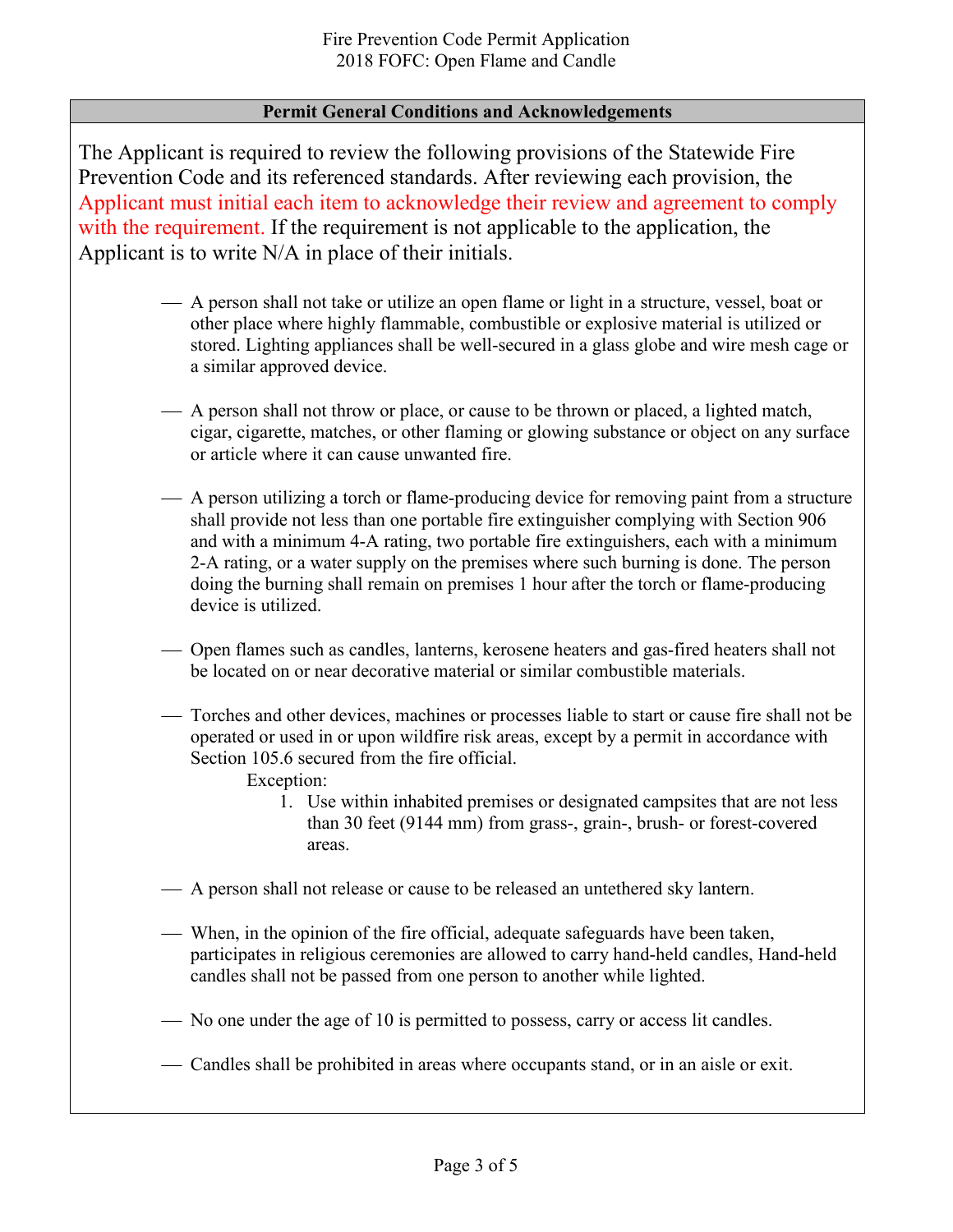#### Fire Prevention Code Permit Application 2018 FOFC: Open Flame and Candle

#### **Permit Certification**

By my signature below, I hereby certify that I have read and examined this application and that all of the information contained therein is true and correct. Furthermore, I certify that the proposed operations will fully comply with the requirements contained in The Virginia Statewide Fire Prevention Code and any other related laws and /or Codes. I agree to indemnify, save harmless, and defend the City of Roanoke, its agents and employees, from all claims, damages, costs, expenses, and charges, including attorney's fees, which arise out of or by reason of these operations.

I acknowledge that if a permit is issued based on this application, it shall only be valid with in the building, facility, and/or location listed on this application for the specific date(s) and time(s) for which it is issued.

I acknowledge that approval of this application does not constitute permit issuance. Permit issuance does not occur until the completion of an on-site inspection by the Roanoke Fire Marshal's Office.

I acknowledge and understand that any violations of the Virginia Statewide Fire Prevention Code and/or the requirements of this permit may result in immediate permit suspension or revocation.

I agree to indemnify, save harmless, and defend the City of Roanoke, Virginia and its agents and employees from all claims, damages, costs, expenses, and charges, including attorney's fees, which arise out of or by reason of the activities associated with this permit.

| Name:             |       |  |
|-------------------|-------|--|
| <b>Signature:</b> | Date: |  |